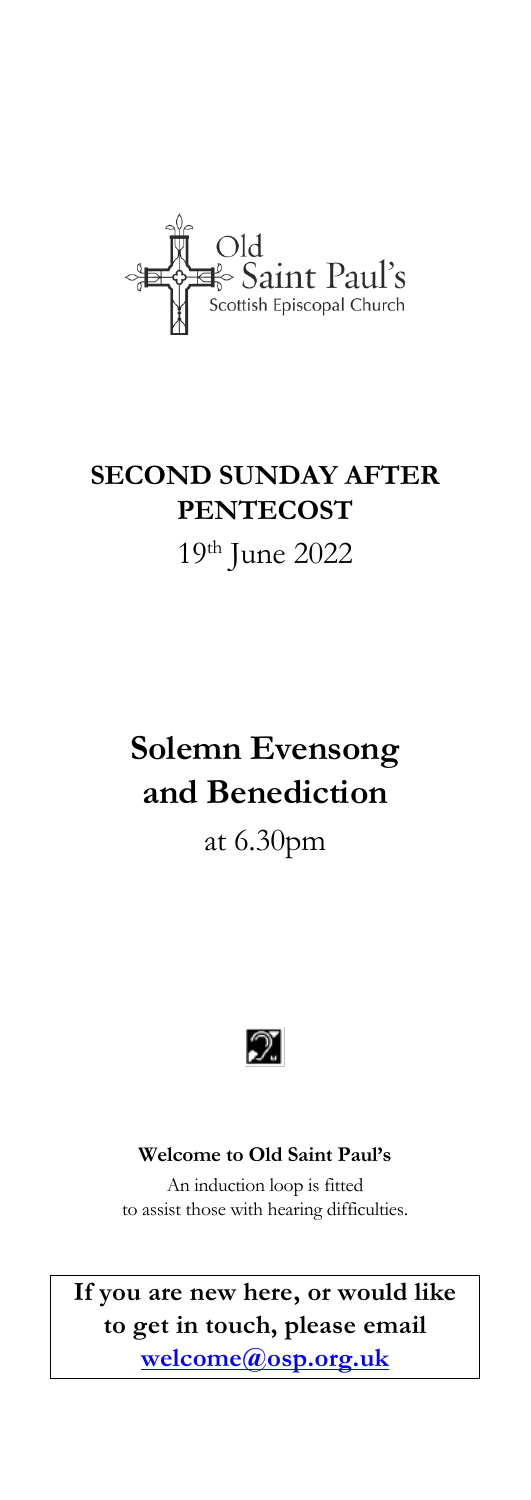*The* Solemn Evensong *booklet will guide you through the service. This leaflet details only items special to today.*

RESPONSES *Thomas Laing-Reilly*

#### PSALM 1

- BLESSED is the man that hath not walked in the counsel of the ungodly, nor stood in the way of sinners : and hath not sat in the seat of the scornful.
- But his delight is in the law of the Lord : and in his law will he exercise himself day and night.
- And he shall be like a tree planted by the water-side : that will bring forth his fruit in due season.
- His leaf also shall not wither : and look, whatsoever he doeth, it shall prosper.
- As for the ungodly, it is not so with them : but they are like the chaff, which the wind scattereth away from the face of the earth.
- Therefore the ungodly shall not be able to stand in the judgement : neither the sinners in the congregation of the righteous.
- But the Lord knoweth the way of the righteous : and the way of the ungodly shall perish.

#### PSALM 4

- HEAR me when I call, O God of my righteousness : thou hast set me at liberty when I was in trouble; have mercy upon me, and hearken unto my prayer.
- O ye sons of men, how long will ye blaspheme mine honour : and have such pleasure in vanity, and seek after leasing?
- Know this also, that the Lord hath chosen to himself the man that is godly: when I call upon the Lord, he will hear me.
- Stand in awe, and sin not : commune with your own heart, and in your chamber, and be still.
- Offer the sacrifice of righteousness : and put your trust in the Lord.
- There be many that say : Who will shew us any good?
- Lord, lift thou up : the light of thy countenance upon us.
- Thou hast put gladness in my heart : since the time that their corn and wine and oil increased.

I will lay me down in peace, and take my rest : for it is thou, Lord, only, that makest me dwell in safety.

| FIRST READING | Jeremiah 10.1-16 |                              |
|---------------|------------------|------------------------------|
| OFFICE HYMN   |                  | 150 The New English Hymnal   |
|               |                  | 150a. O blest Creator of the |
|               |                  | <u>light   Hymnary.org</u>   |

CANTICLES *Murrill* in E SECOND READING Luke 8.26-39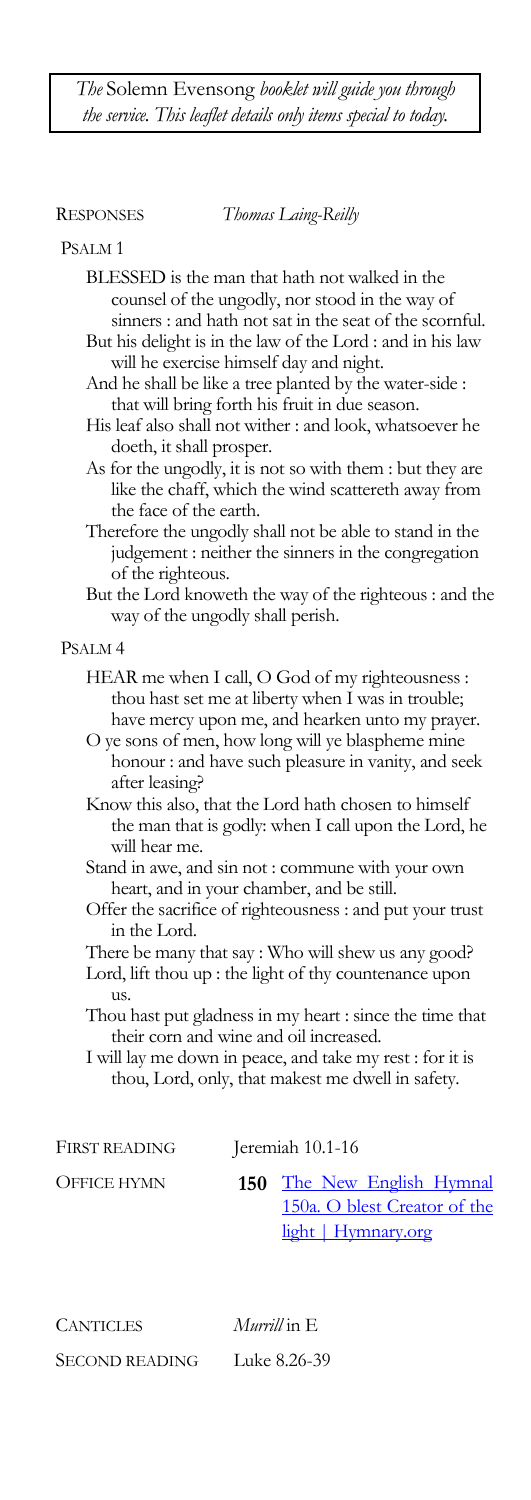### **COLLECT**

Mercifully hear our prayers, we beseech thee, O Lord: that we may be loosed from the chains of our sins; and freed from all adversity.

### ANTHEM

Love bade me welcome: yet my soul drew back, Guilty of dust and sin. But quick-ey'd Love, observing me grow slack From my first entrance in, Drew nearer to me, sweetly questioning, If I lack'd anything.

A guest, I answer'd, worthy to be here: Love said, You shall be he. I the unkind, ungrateful? Ah, my dear, I cannot look on thee. Love took my hand, and smiling did reply, Who made the eyes but I?

Truth, Lord, but I have marr'd them: let my shame Go where it doth deserve. And know you not, says Love, who bore the blame? My dear, then I will serve. You must sit down, says Love, and taste my meat: So I did sit and eat.

*Text: George Herbert Music: Ralph Vaughan Williams*

*Our offerings are collected using the card reader on the welcome table at the front of the church*

SECOND HYMN **482** The New English Hymnal [482. Spread, O spread,](https://hymnary.org/hymn/NEH1985/482)  thou mighty word | [Hymnary.org](https://hymnary.org/hymn/NEH1985/482)

> **Next Sunday's readings** Isaiah 49.1-6; Galatians 2.1-9